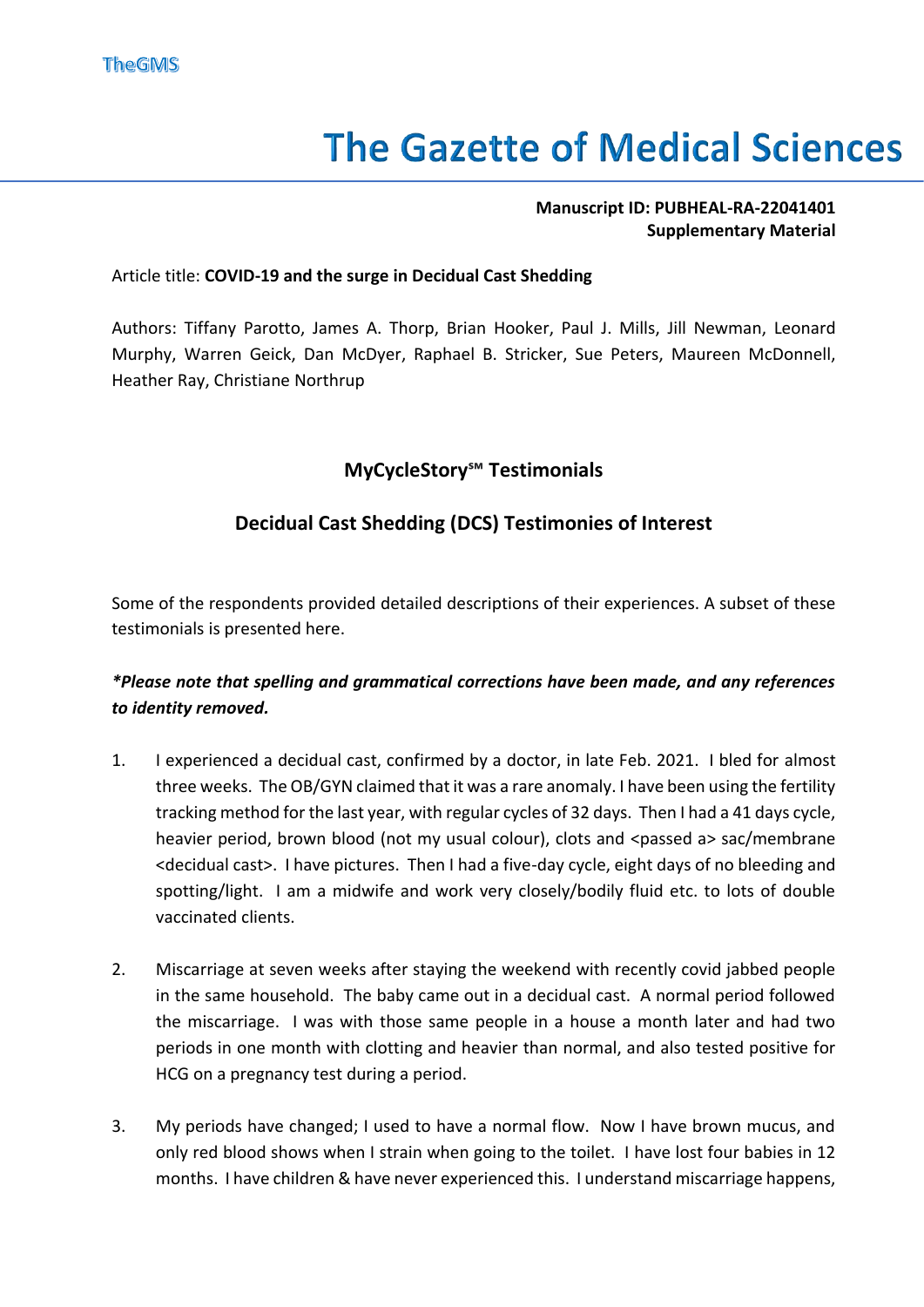but four babies in 12 months is not right! I recently had an ectopic pregnancy and had to have surgery.

- 4. I am a cosmetologist and have had a lot of vaccinated clients. I am not vaccinated. I have been off birth control for three years and have 100% normal periods up until now. When I first started seeing vaccinated clients, my period lasted three extra days of brown spotting. My next (most current cycle) was completely missed. Then I started it a day after it was supposed to be over. It was extremely heavy with a ton of uterine wall shedding.
- 5. Everyone at work got vaccinated and family came to visit that had just gotten it. A couple of weeks later <I was> very hormonal feeling, cried a lot which was unusual but shouldn't have been time for my period, and I passed two large dense clots over two days—no actual period. I started getting very weird off cycles and had heard about the weird symptoms but didn't think anything of it. I don't get super close to people at work physically. My family, on the other hand, I was hugging and sitting right next to. Then I passed clots. That's when I couldn't ignore the correlation between my period and contact with vaccinated people. The tissue sloughing was also concerning. No bleeding, just discharging a lot of tissue.
- 6. <Symptoms included> Intense irritability, cramping in my calves, extreme <menstrual> cramping as if I was 10 cm dilated giving birth and then had the cast two days later.
- 7. After my in-laws had their second Pfizer Covid vaccine, they were at our house a week later to drop some stuff off they had gotten us at Costco. I wasn't even around them; my husband was for about 20 minutes. They all stayed in the garage. Within two days of that visit, I started a vaccine induced cycle that was 1 1/2 weeks after my natural cycle had ended… <this> period started April 27, 2021. I bled until May 5, 2021. I spotted on May 6 & 7, 2021. The bleeding completely stopped by May 8, 2021. May 9, 2021 was Mother's Day, so I had to be around my in-laws. I was worried, but I couldn't skip it. So, I went and was around them both from 2 pm until 6:30 pm. By 5 pm that day my stomach started cramping but lightly and my back started hurting slightly. Later that night/next morning (my husband and I stayed up late), I went to the bathroom and that's when I noticed I was bleeding. That was around 2am on May 10, 2021, the day right after Mother's Day. This second vaccine-induced period started off with bright red blood and very tiny clots. Almost like there were micro-tears in my uterus or something. Later the decidual shedding happened. The decidual shedding happened with both vaccine-induced periods. Both vaccine-induced periods had: decidual shedding, heavy bleeding, painful cramps, back pain, headaches, nausea, pain and itching feeling in abdomen and upper abdomen (like it was inside my intestines), large clots, lasted longer than my natural cycle, and intense stabbing pain around ovaries and lower uterine area, I am still spotting from the May 10 start date, and it is May 16. I have not been around my in-laws, or anyone vaccinated since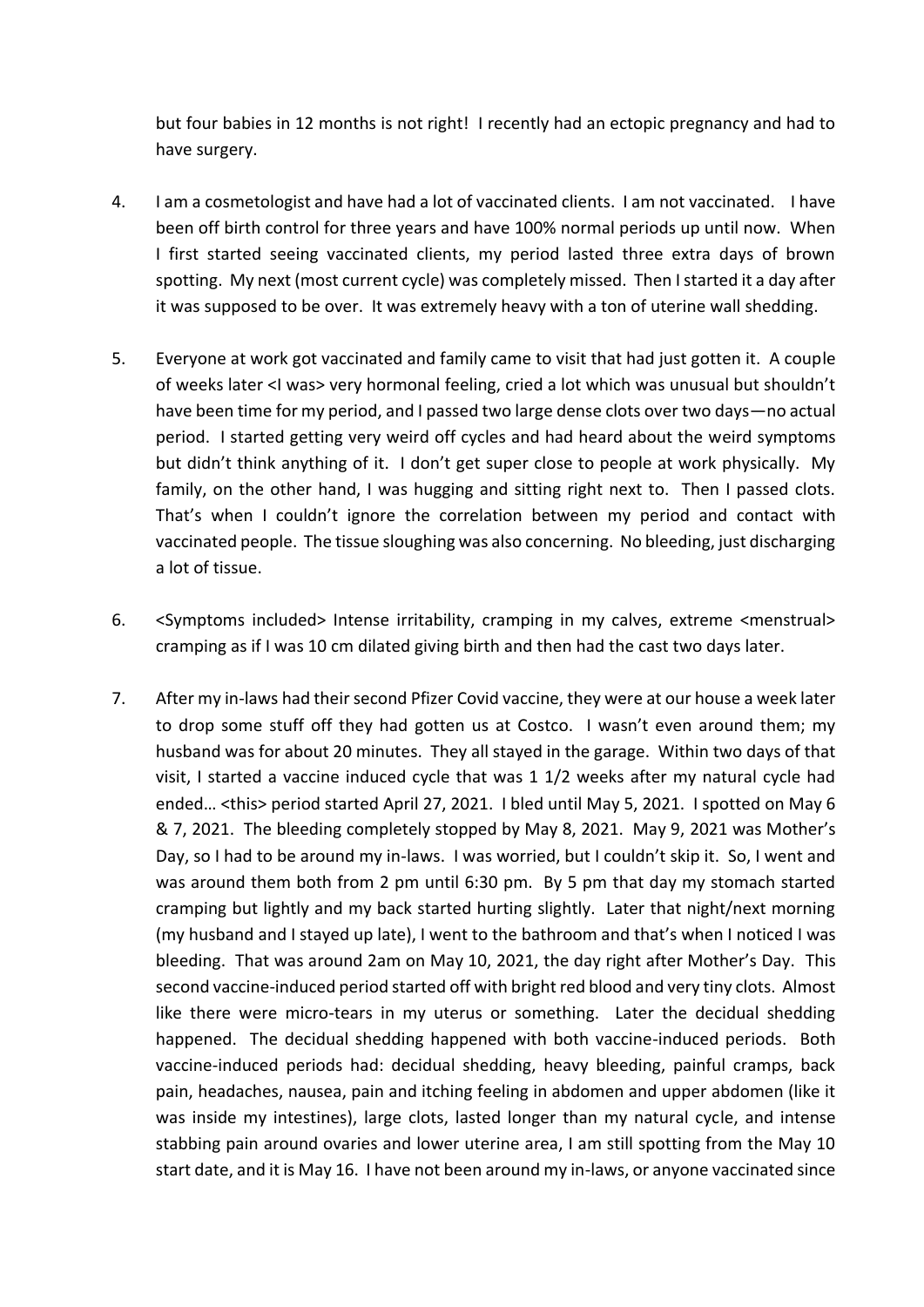Mother's Day. I am scared that I am now sterile. I am scared that later in life I might have complications. I am not allergic to anything. I do not have any health issues. I have never had a reaction to a vaccine. Because I am a nursing student, my immunizations are up to date except for the Flu shot. I do not take any form of contraceptive and I do not have multiple sexual partners. I have been with the same man for almost 20 years.

- 8. I had three perfectly easy and healthy pregnancies/births. Very healthy. I got pregnant with number four, and it seemed like a totally normal and healthy pregnancy. Felt like my other pregnancies. Then, at around six weeks, we visited with my in-laws and husband's family for almost a week. All vaccinated. Some recently. Three days after we returned home, I started bleeding and it was clear I was having a miscarriage. I passed the baby and what looks to me like a decidual cast as well. I don't know exactly, but it was a lot, especially for a seven-week-old fetus. I never have had spotting or a miscarriage, or any pregnancy complication before this. It was devastating.
- 9. I had a miscarriage January 9th at twelve weeks. I became pregnant and miscarried again April 12th. Both times the bleeding and clotting were extreme. Blood clots the size of softballs. I passed a decidual cast. I have two children and have had no previous issues with pregnancy. I am a massage therapist, so hands-on with many people daily who have been very recently vaccinated. During both miscarriages, my midwife and I were in disbelief at the size and amount of blood clots. It tools is some time to figure out some of the unidentifiable things that were passed was a decidual cast. The pain was excruciating. All of the women I work with <who are close contact/hands-on professions like massage, hairstylists, nurses etc.> have been experiencing unusual periods.
- 10. I'm a residential manager for an adult foster home, and I live with my five clients in the same house. All of them were vaccinated. I had some unusual bleeding after being in the same house with people who got vaccinated but not dangerous like I had a month later when one of my clients who hadn't gotten it yet required a ride to the doctor, and while there, she received the vaccination. When she got into my car to go home, she started rubbing my arm. I had a serious vaginal bleeding emergency the following night, and I soaked through an overnight pad in 30-40 minutes. I have never had a heavy period in my entire life, so this was shocking. I can often make an overnight pad last at least 12 hours on a normal period. After my decidual cast, I was in the ER for heavy vaginal bleeding. I suffered symptoms of heavy blood loss afterward for 1-2 weeks, including very pale skin (I'm not usually that white), extreme fatigue, shaky hands, and hypoglycemia. I'm on 200 mg daily of progesterone, and the ER also gave me a 1-week prescription of a medication intended to stop me from breaking up clots. The bleeding slowed down but didn't stop after I got the medication from the ER, but after about 10-15 days on progesterone, the bleeding stopped. I have Ehlers-Danlos Syndrome (EDS), a hypermobile type, and after my bleeding emergency, I was very unsteady on my feet. I have severe bilateral ankle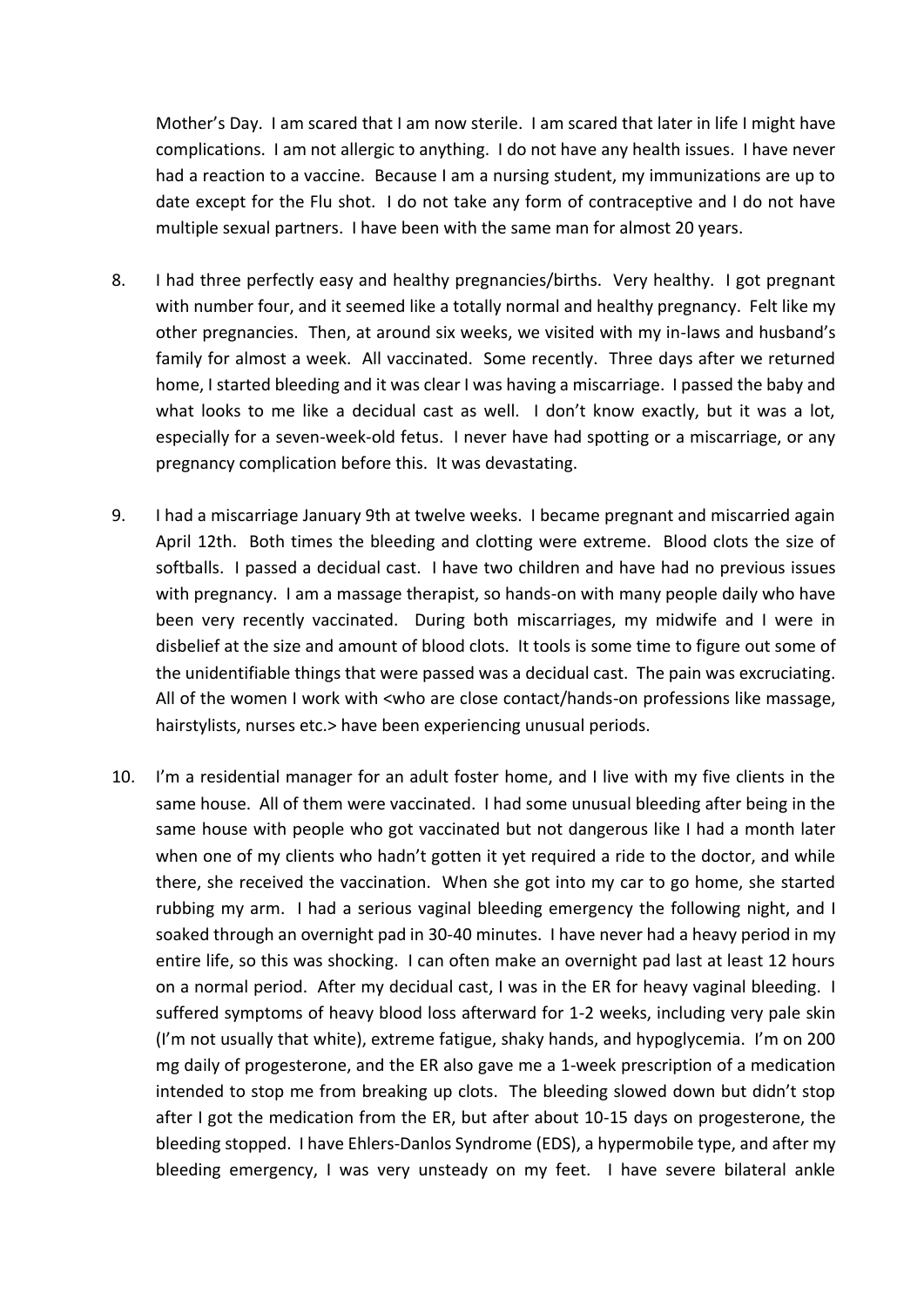instability as a result of EDS. I normally have an excellent balance which prevents me from falling as often as I otherwise would, but my balance was very poor for two weeks after my bleeding emergency. I also had rapid temperature changes between feeling very hot and very cold for at least 3 to 4 weeks after my housemates got the vaccine. I'm happy to take a phone call to answer more questions.

- 11. <Symptoms included> an early period, a pregnancy that ended in a blighted ovum, abnormally rising HCG, high progesterone with a history of low progesterone, abnormal basal body temperature fluctuating, and passing decidual cast with miscarriage bleeding. My pregnancy was conceived in March after an early period, with temperatures that were erratic, and I couldn't confirm ovulation. HCG would not rise, then double, then rise, then double. I've had issues with low progesterone since 2014, and this pregnancy, I had abnormally high progesterone. My HCG continued rising after the miscarriage happened and ended, then dropped to zero from a high number which is very abnormal for miscarriages. I have previously negatively reacted to receiving the Tdap injection, the flu shot, Hep A and Hep B.
- 12. Two months ago, my period started in the middle of the night with bright red, heavy flow. Very abnormal. A month after that, I missed my cycle. This month, very heavy, clotting, decidual cast. I have not had a vaccine.
- 13. My periods have been very heavy with (for me at least) large clots and I passed a decidual cast, which was so uncomfortable! For the record, I am up to date on all \normal\ vaccines, minus the HPV vaccine, and the only flu vaccine I have ever had was back in 2009 when a close friend became very sick from the Swine Flu, and I had been around her prior to her showing symptoms.
- 14. I missed my cycle in April with some spotting at the end of April. 83 days between periods. Spotting was dark brownish red had it again after my periods at the end of May that lasted eight days. During my may cycle, I had decidual casting that came out at two separate times. A week later, I had more spitting for three days. I have not been vaccinated, but almost all of my co-workers have.
- 15. I have always been very regular with medium flow. In November last year, I began having pain, abnormal bleeding, passing large clots, and I passed a cast of my uterine lining. In January, my doctor put me under because it was getting worse. No polyps were found, but she noted my cervical lining was about 6mm thicker than normal. She scrapped the lining to thin it. Tissue sampling came back normal, with no polyps, and no hormone imbalances when tested. She had no explanation for why it was happening. I have had not had a regular period, only five periods this year since. My doctor feels it is related to stress. I have ALWAYS been normal, and if there is nothing off with my hormones, what is